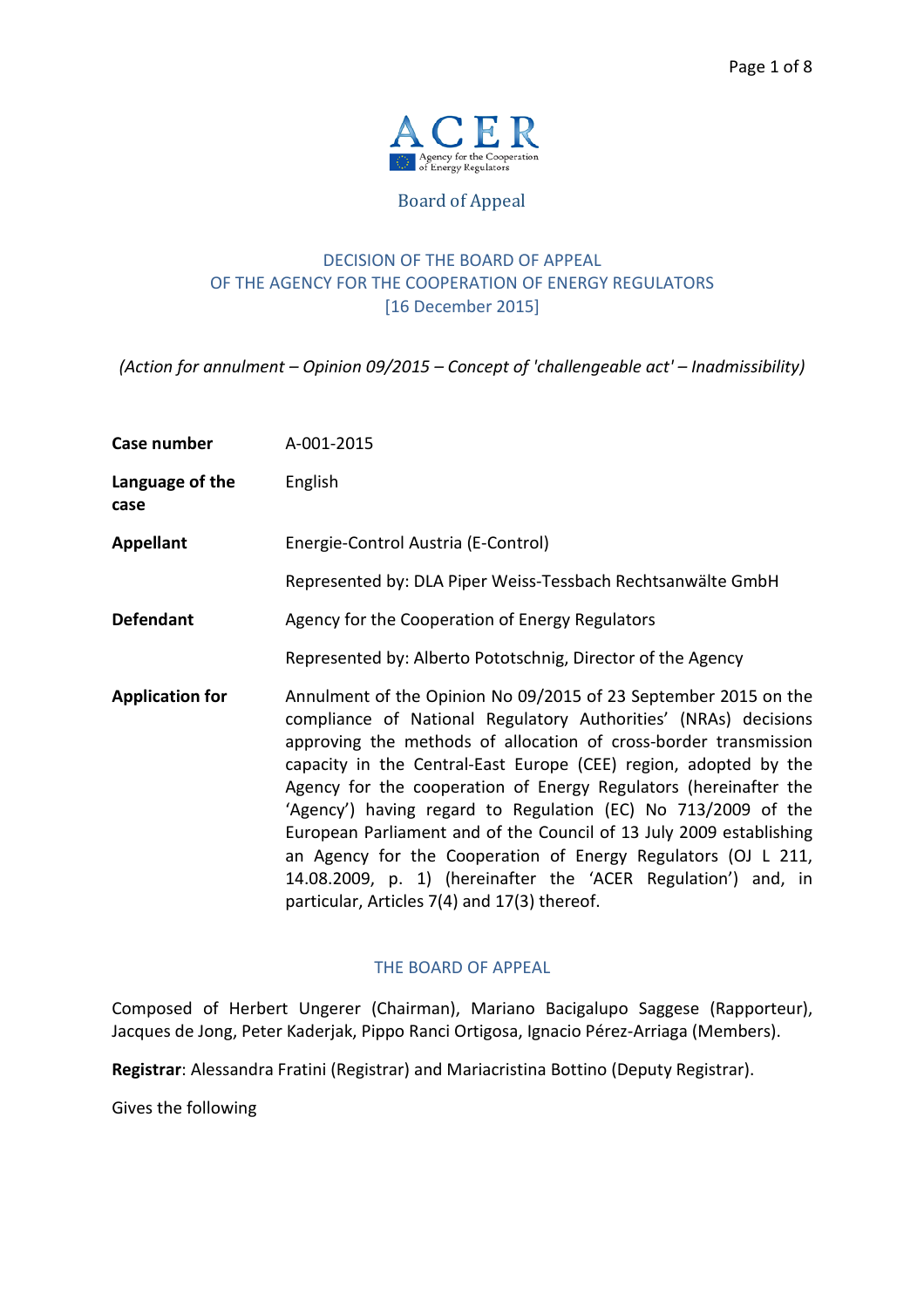## **DECISION**

#### **Facts giving rise to the dispute**

- 1. On 2 December 2014, the Agency received from Urząd Regulacji Energetyki ('URE'), the Polish National Regulatory Authority ('NRA') for the energy market, a request for an Opinion on the compliance of some NRAs' decisions<sup>1</sup> with the provisions of the Guidelines annexed to Regulation (EC) No 714/2009 ('Regulation 714/2009')<sup>2</sup> and with the provisions of Regulation 714/2009 itself.
- 2. More specifically, the request aimed at answering the question of whether the absence of a capacity allocation procedure on the German-Austrian border is compliant with the provisions referred to above.
- 3. On 23 September 2015, the Agency adopted the Opinion No. 09/2015 on the compliance of National Regulatory Authorities' decisions approving the methods of allocation of cross-border transmission capacity in the Central-East Europe region with Regulation 714/2009 and the Guidelines on the management and allocation of available transfer capacity of interconnections between national systems contained in Annex I thereto ('Opinion'). The Agency concluded that there is currently structural congestion on the DE-PL, DE-CZ and CZ-AT interconnectors as well as on network elements within Germany, that the cross-border exchanges between Austria and Germany are physically realised partly through those structurally congested interconnectors and internal network elements, and that they have a significant impact on those structural congestions. Therefore, the German-Austrian interconnector should be considered to be usually and structurally congested according to Article 2(2)(c) of Regulation 714/2009 on conditions for access to the network for cross-border exchanges in electricity. It therefore requires the implementation of a capacity allocation method, in accordance with the Guidelines.
- 4. Therefore, the Agency invited the CEE NRAs and Transmission System Operators ('TSOs') to commit, within the following four months, to the implementation of a coordinated capacity allocation procedure on the German-Austrian border, according to a realistic but ambitious calendar with concrete steps. The German and the Austrian NRAs and TSOs were also invited to evaluate whether interim measures that have already been implemented are sufficient to ensure network security, or whether additional interim measures coordinated at regional level are needed until a coordinated capacity allocation procedure on the German-Austrian border is implemented.

## **Procedure**

 $\overline{\phantom{a}}$ 

5. On 23 November 2015, the Appellant filed an appeal at the Registry of the Board of Appeal against the Opinion.

<sup>&</sup>lt;sup>1</sup> Decisions of AGEN-RS (No 141-4/2013-09/203 of 23/10/2013); E-Control (No V AUK 02/13 of 11/10/2013); MEKH (No 2538/2014 of 12/08/2014 and No 2890/2014 of 4/11/2014); ÚRSO (No 0027/2014/E-PP of 22/08/2014).

<sup>&</sup>lt;sup>2</sup> Regulation (EC) No 714/2009 of the European Parliament and of the Council of 13 July 2009 on conditions for access to the network for cross-border exchanges in electricity and repealing Regulation (EC) No 1228/2003, OJ L 211, 14.8.2009, p. 15-35.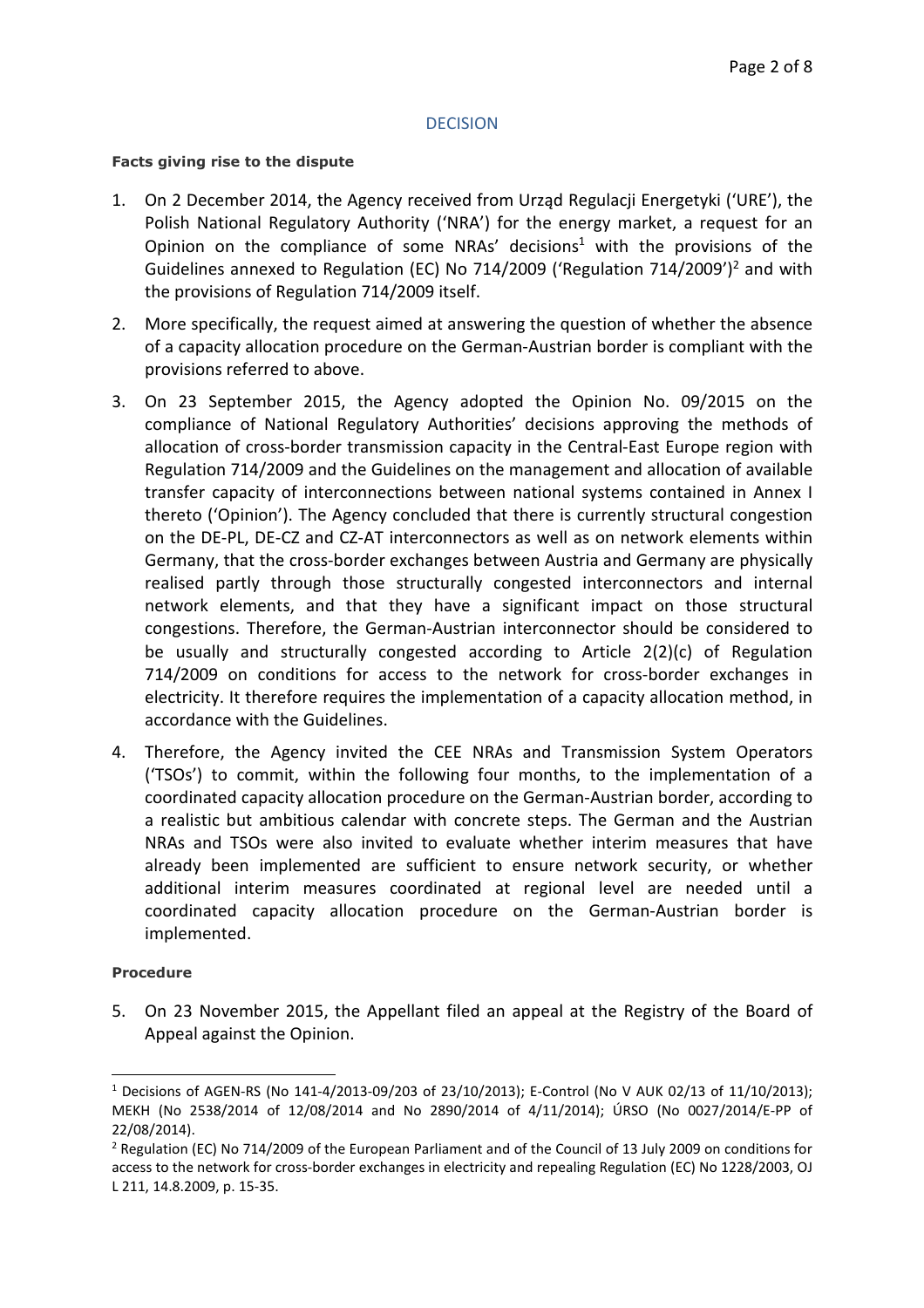- 6. An application for leave to intervene and statement in intervention was filed in support of the Appellant by Österreichs E-Wirtschaft on 30 November 2015,<sup>3</sup> by Wirtschaftskammer Österreich on 2 December 2015,<sup>4</sup> by Vereinigung der Österreichischen Industrie (the Federation of Austrian Industries) on 3 December 2015, $5$ by VERBUND AG, the European Federation of Energy Traders, Mondi AG on 4 December 2015, by EXAA Abwicklungsstelle für Energieprodukte AG on 7 December 2015.
- 7. An application for leave to intervene was filed in support of the Agency by the Regulatory Office for Network Industries of Slovakia on 8 December 2015, Polski Komitet Energii Elektrycznej (Polish Electricity Association - 'PKEE'), Polskie Sieci Elektroenergetyczne Spółka Akcyjna ('PSE SA'); Towarzystwo Obrotu Energią ('TOE') and the President of the Polish Energy Regulatory Office - 'ERO' (Urzad Regulacji Energetyki - 'URE') on 9 December 2015.
- 8. Both the Agency and the Appellant have lodged their observations on the applications for leave to intervene.
- 9. Following a request of the Board of Appeal pursuant to Article 19(3)(c) of Decision BoA No 1-2011 laying down the rules of organisation and procedure of the Board of Appeal of the Agency (hereinafter the 'Rules of procedure'), on 9 December 2015 the Agency lodged its comments on the admissibility of the appeal.

### **Main arguments and forms of order sought by the Parties**

l

- 10. In support of the appeal, the Appellant claims that the Opinion qualifies as a decision against which right of action must exist under European law, as it has direct and immediate legal effect on E-Control and E-Control is an addressee of the Opinion. E-Control thus has the right to appeal the Opinion to the Board of Appeal.
- 11. The grounds of appeal concern: (i) the violation of procedural requirements, particularly infringement of the right to access to the file, infringement of the right to be heard and lack of proper justification; (ii) the lack of legal basis for the measures proposed (*ultra*

<sup>&</sup>lt;sup>3</sup> Statements in support of the intervention submitted by Österreichs E-Wirtschaft were lodged by: EBNER STROM; Elektrizitätswerke Reutte AG; Energie AG Oberösterreich Trading GmbH; Energie Burgenland AG; Energie Steiermark Business GmbH; ENERGIEALLIANZ; ENV AG; Innsbrucker Kommunalbetriebe AG; KELAG; Linz Strom GmbH; Salzburg AG für Energie, Verkehr und Telekommunikation; Sappi Europe; Stadtwerke Kapfenberg GmbH; TIWAG; VERBUND; Voralberger Kraftwerke AG; WIEN ENERGIE.

<sup>4</sup> Statements in support of the intervention submitted by Wirtschaftskammer Österreich were lodged by: AMAG Austria Metall AG; Banner GMbH; Binderholz GmbH; delfortgroup AG; BORBET Austria GmbH; Energie AG Oberösterreich; Energie AG Oberösterreich Power Solutions GmbH; FunderMax GmbH; Hinteregger & Söhne Baugesellschaft m.b.H.; Ganahl Aktiengesellschaft; Geislinger GmbH; HASSLACHER Drauland Holzindustrie GmbH; Infineon Technologies Austria AG; JELD-WEN Türen GmbH; Kirchdorfer Zementwerk Hofmann Gesellschaft m.b.H; Laakirchen Papier AG; Lenzing AG; Liebherr-Hausgeraete Lienz GmbH; M. Kaindl KG; Mayr-Melnhof Karton Gesellschaft m.b.H.; Mondi Frantschach GmbH; Norske Skog Bruck GmbH; Omya Gmbh; Poloplast GmbH &Co KG; Profibaustoffe Austria GmbH; RHI AG; Rübig GmbH & Co KG; Schweighofer Fiber GmbH; Siemens Aktiengesellschaft Österreich; SIG Combibloc GmbH and Co KG; Sony DADC Austria AG; Sprecher Automation GmbH; SPZ Zementwerk Eiberg GmbH & CO KG; TANNPAPIER GmbH; TREIBACHER INDUSTRIE AG; TRUMPF; UPM-Kymmene Austria GmbH; VERBUND AG; VISHAY Semiconductor (Austria) Ges.m.b.H.; Wacker Neuson Linz GmbH; WIEN ENERGIE Vertrieb GmbH and Co KG; Wienerberger Ziegelindustrie GmbH; Wirtschaftskammer Niederösterreich, the economic Chamber of Lower Austria (WKNOE); Wirtschaftskammer Salzburg – Salzburg Economic Chamber; Wirtschaftskammer Vorarlberg; Wirtschaftskammer Wien; WKO Steiermark; WKOÖ Oberösterreich - Upper Austria Economic Chamber; Wolfram Bergbau- und Hütten AG; Zellstoff Pöls AG; Zementwerk LEUBE GmbH; Zumtobel Lighting GmbH.

<sup>&</sup>lt;sup>5</sup> A statement in support of intervention has been submitted by voestalpine Stahl GmbH.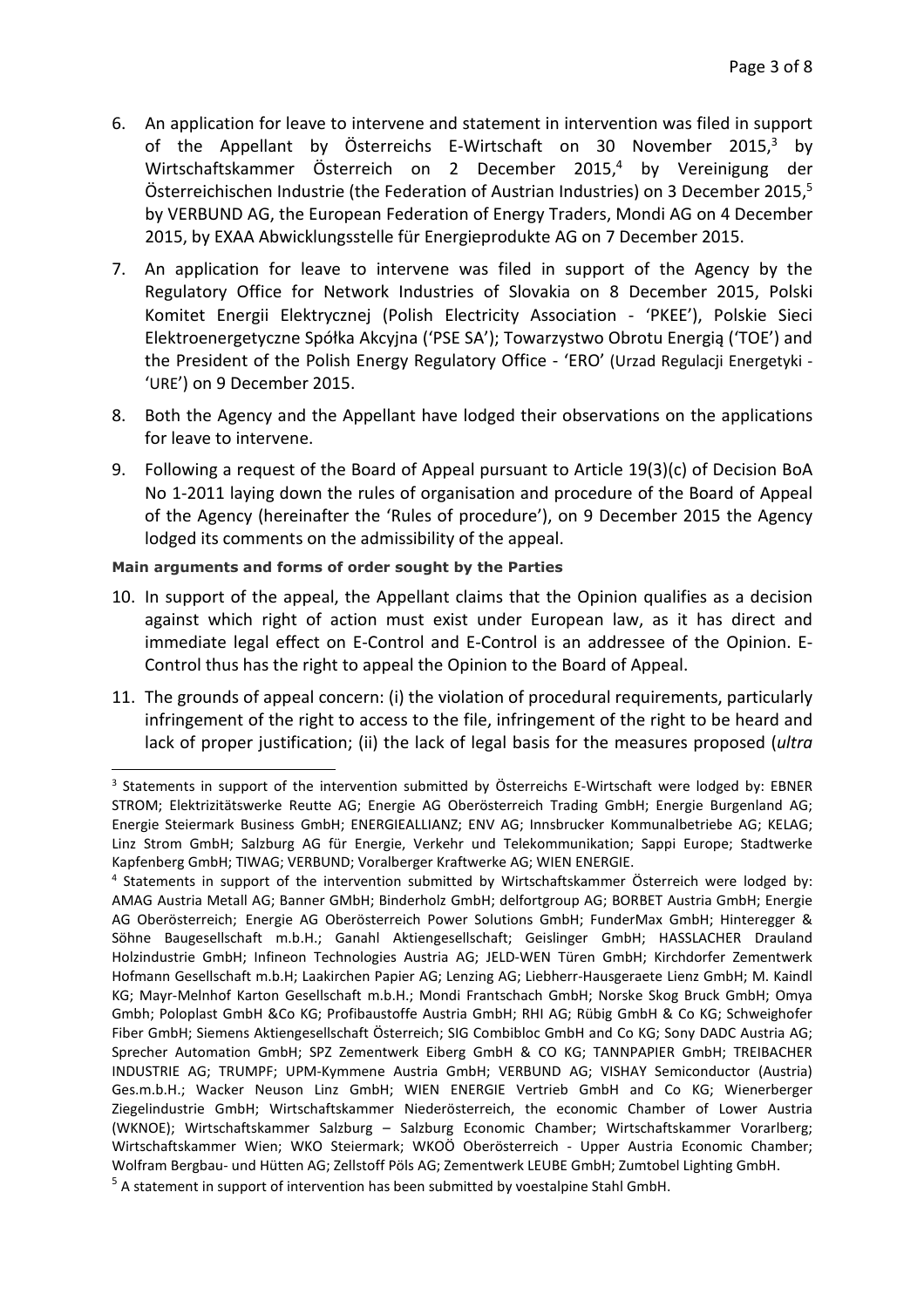*vires*); (iii) infringement of Regulation 714/2009; (iv) infringement of Commission Regulation (EU)  $1222/2015$  (CACM Guideline)<sup>6</sup>; (v) infringement of Articles 101 and 102 TFEU, by ordering the NRAs and the TSOs to artificially split the integrated electricity market between Austria and Germany; (vi) infringement of Articles 34 and 35 TFEU, by requiring the respective NRAs to limit cross-border flows of electricity between Austria and Germany.

- 12. The Appellant requests that the Board of Appeal:
	- Annul the Opinion of the Agency;
	- Suspend the application of the Opinion.
- 13. In its reply to the request for comments on the admissibility of the appeal, the Agency maintains that it is apparent from its nature, as well as from its wording, its content, its context and the underlying intention of the Agency, that the Opinion does not produce legal effects. As such, the Opinion is not a decision within the meaning of Article 19(1) of the ACER Regulation and cannot be appealed pursuant to this provision.
- 14. The Agency requests that the Board of Appeal:
	- Dismiss the appeal as inadmissible;
	- Reject the Appellant's request for the suspension of the application of the Opinion.

### **Law**

 $\overline{\phantom{a}}$ 

### *Legal Framework: admissibility of the appeal*

- 15. Under Article 15(2) of the Rules of procedure, in order to avoid any unnecessary proceedings, the Chairman of the Board of Appeal assisted by the Registrar shall examine whether the appeal is admissible without undue delay of the appeal being filed in accordance with Article 19 of the ACER Regulation. In the negative, he shall submit a proposal for decision of inadmissibility of the Board of Appeal.
- 16. Under Article 15(1)(c) of the Rules of procedure, "[t]*he grounds on which an appeal shall be ruled inadmissible shall include the following:* […] *(c) the appeal is not brought against a decision referred to in Article 19(1)"* of the ACER Regulation.
- 17. Under Article 19(1) of the ACER Regulation, "[a]*ny natural or legal person, including national regulatory authorities, may appeal against a decision referred to in Articles 7, 8 or 9 which is addressed to that person, or against a decision which, although in the form of a decision addressed to another person, is of direct and individual concern to that person*".
- 18. Pursuant to Recital 11 of the ACER Regulation, "[s]*ince the Agency has an overview of the national regulatory authorities, it should have an advisory role towards the Commission, other Community institutions and national regulatory authorities as regards the issues relating to the purpose for which it was established. It should also be required to inform the Commission where it finds that the cooperation between transmission system operators does not produce the results which are needed or that a*

<sup>&</sup>lt;sup>6</sup> Commission Regulation (EU) 2015/1222 of 24 July 2015 establishing a guideline on capacity allocation and congestion management, OJ L 197, 25.7.2015, p. 24-72.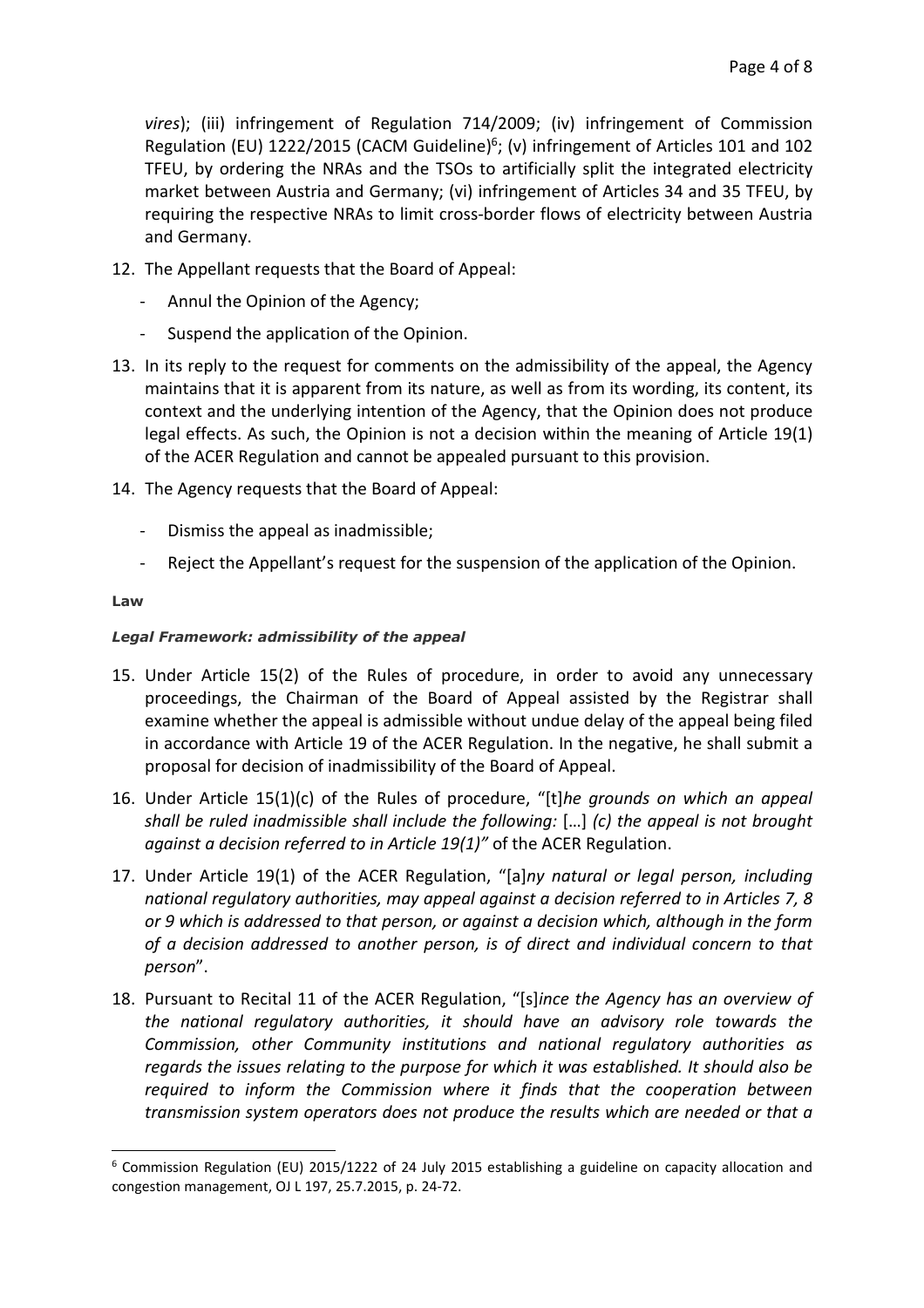*national regulatory authority whose decision is not in compliance with the Guidelines does not implement the opinion, recommendation or decision of the Agency appropriately*".

19. According to Article 7(4) and (5) of the ACER Regulation, "*4. The Agency shall provide an opinion, based on matters of fact, at the request of a regulatory authority or of the Commission, on whether a decision taken by a regulatory authority complies with the Guidelines referred to in Directive 2009/72/EC, Directive 2009/73/EC, Regulation (EC) No 714/2009 or Regulation (EC) No 715/2009 or with other relevant provisions of those Directives or Regulations. 5. Where a national regulatory authority does not comply with the opinion of the Agency as referred to in paragraph 4 within four months from the day of receipt, the Agency shall inform the Commission and the Member State concerned accordingly".*

### *Assessment by the Board of Appeal*

- 20. The powers of review of the Board of Appeal are narrowly defined by Article 19(1) of the ACER Regulation and confined to appeals against the decisions of the Agency referred to therein. Given that the appealed measure is an opinion issued pursuant to Article 7(4) of the ACER Regulation, the Board of Appeal must first establish if the Opinion is challengeable before the Board of Appeal.
- 21. It is settled case-law that in order to ascertain whether a measure is a challengeable act it is necessary to look at its substance.
- 22. An action for annulment must be available in the case of all measures adopted by the institutions, whatever their nature or form, which are intended to have legal effects capable of affecting the interests of the applicant by bringing about a distinct change in his legal position (see, *inter alia*, Case 60/81, IBM v Commission, EU:C:1981:264, par. 9, and C-362/08 P, Internationaler Hilfsfonds v Commission, EU:C:2010:40, par. 51).
- 23. Only measures the legal effects of which are binding on, and capable of affecting the interests of, the applicant by bringing about a distinct change in his legal position may be the subject of an action for annulment (Case C-362/08, Internationaler Hilfsfonds v Commission, par. 51, Case C-131/03 P, Reynolds Tobacco and Others v Commission, ECLI:EU:C:2006:541, par. 54, and the case-law cited). By contrast, a written expression of opinion or a simple statement of intention cannot constitute a decision challengeable by an action for annulment, since it cannot produce legal effects or is not intended to produce such effects (Case T‑456/07, Commission v CdT, ECLI:EU:T:2010:39, par. 55).
- 24. The above applies, *mutatis mutandis,* to measures brought before the Board of Appeal. Therefore, it is appropriate to ascertain, at the outset, whether the contested act, by its substance, is capable of producing legal effects because of its author's powers.
- 25. The Appellant submits that the Opinion in fact "*has a direct legal effect*" as "*it entails specific duties for E-Control setting a time limit and ordering E-Control to invest resources*". The Opinion would "*require E-Control to act in a specific way to comply with*". This would became particularly apparent, when taking into account that the Opinion (would) "*specifically order E-Control to take actions before the end of the four month period, thereby leaving E-Control without any suitable remedy*".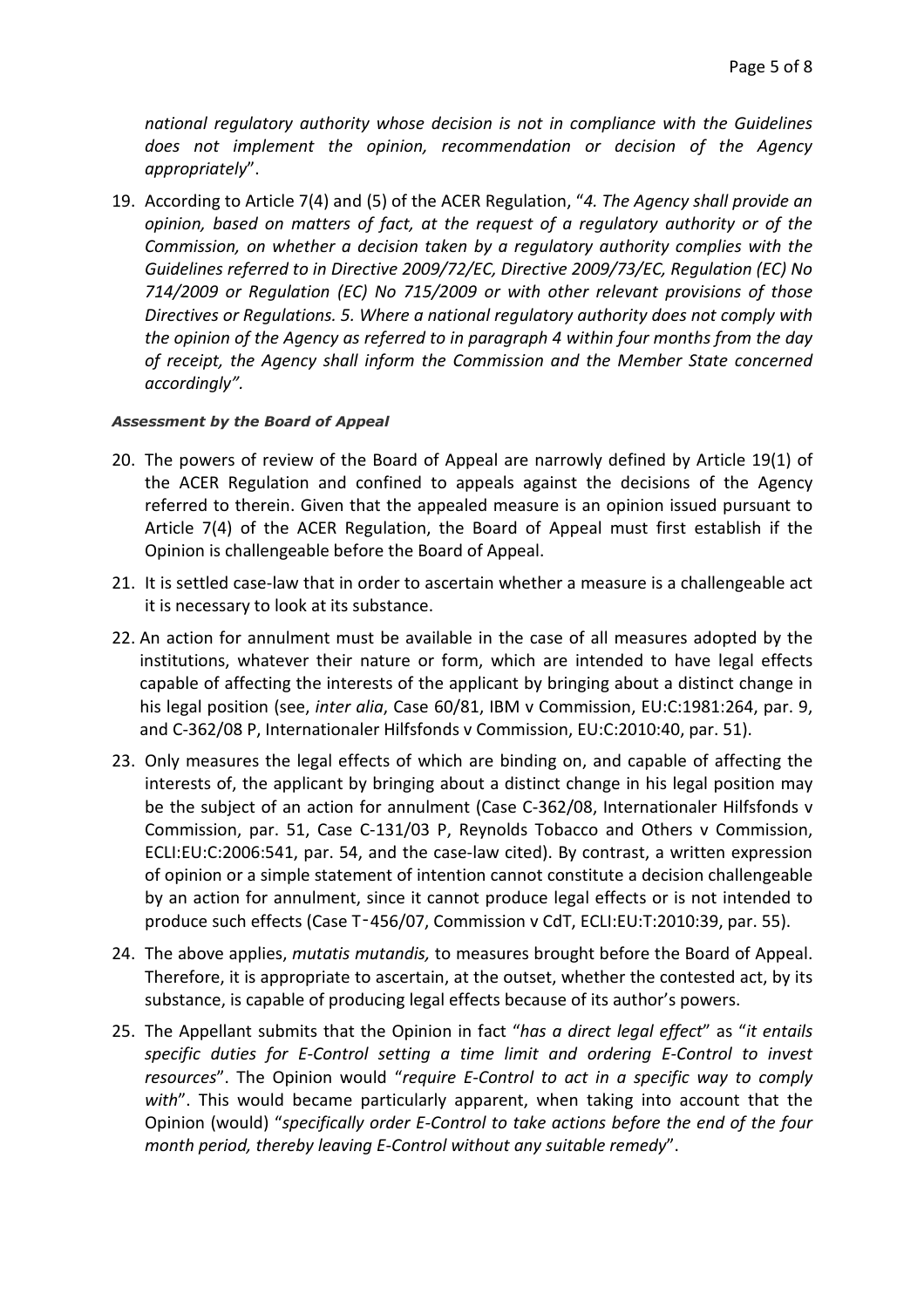- 26. The Appellant also maintains that"[t]*he fact that, pursuant to Art. 7(5) Regulation No. 713/2014 no direct legal consequences follow from the decision does not* […] *remove the legal obligations of E-Control*" and provides as "*evidence*" the joint TSOs proposal, stating that "[t]*he wording of the proposal makes it clear that TSOs obviously consider themselves bound by the opinion*".
- 27. It must be observed that the intention to conform to the Opinion is not an evidence of its binding nature and is not a proper argument to substantiate its binding nature (in this respect, Case T-113/89, Nefarma v Commission, ECLI:EU:T:1990:82, par. 76).
- 28. Also, it appears that the wording used by the Appellant is not correct. The Opinion does not entail "*specific duties*" and is not "*ordering*" the addressees to implement its provision as it only "*invites*" the addressees to follow the Agency's indications.
- 29. By issuing the contested Opinion, the Agency did not use a decision-making power, it exercised its "*advisory role*" towards the requesting NRA, pursuant to Recital 11. Accordingly, the Opinion at stake states in fact that "*the Agency invites*" to act as indicated.
- 30. Even assuming that the Agency had not only adopted an opinion on the compliance of NRAs' decisions with the Guidelines referred to in Regulation 714/2009, but also "*invited*" the concerned NRAs to adopt very concrete and specific measures to comply with those Guidelines, that fact would not be sufficient to transform an "*invitation to act*" in a genuine and formally binding "*obligation to act*". In other words, that would not change an opinion into a formally binding decision with direct and immediate legal consequences within the meaning of Article 19(1) of the ACER Regulation.
- 31. In addition, in case of lack of compliance with an opinion, the only consequence provided for in the ACER Regulation is that the Agency will inform the European Commission ('Commission') and the Member State concerned. The Agency will make the Commission and the Member State aware of the circumstance. A final decision is to be taken by the Commission or the Member State. The Commission may open an infringement proceeding against the Member State. The Commission holds a discretionary power in this respect.
- 32. Having no powers of enforcement or sanction, the Agency cannot impose remedies for non-compliance with the Opinion.
- 33. It follows that the contested Opinion can be considered as a preparatory step in the context of a (possible) future infringement procedure.
- 34. In this respect, it is appropriate to recall that the CJEU has repeatedly held that any irregularity in the preparatory act may be raised in challenging the final act. In fact, the annulment of a preparatory act might be inadmissible as it would anticipate the arguments on the substance of the case.
- 35. In addition, intermediate measures whose aim is to prepare the final decision do not, in principle, constitute acts, which may form the subject-matter of an action for annulment (Case 60/81, IBM v Commission, par. 10; Case C‑521/06 P, Athinaïki Techniki v Commission, ECLI:EU:C:2008:422, par. 42; Internationaler Hilfsfonds v Commission, par. 52). More specifically, in the case of acts or decisions adopted by a procedure involving several stages, in particular where they are the culmination of an internal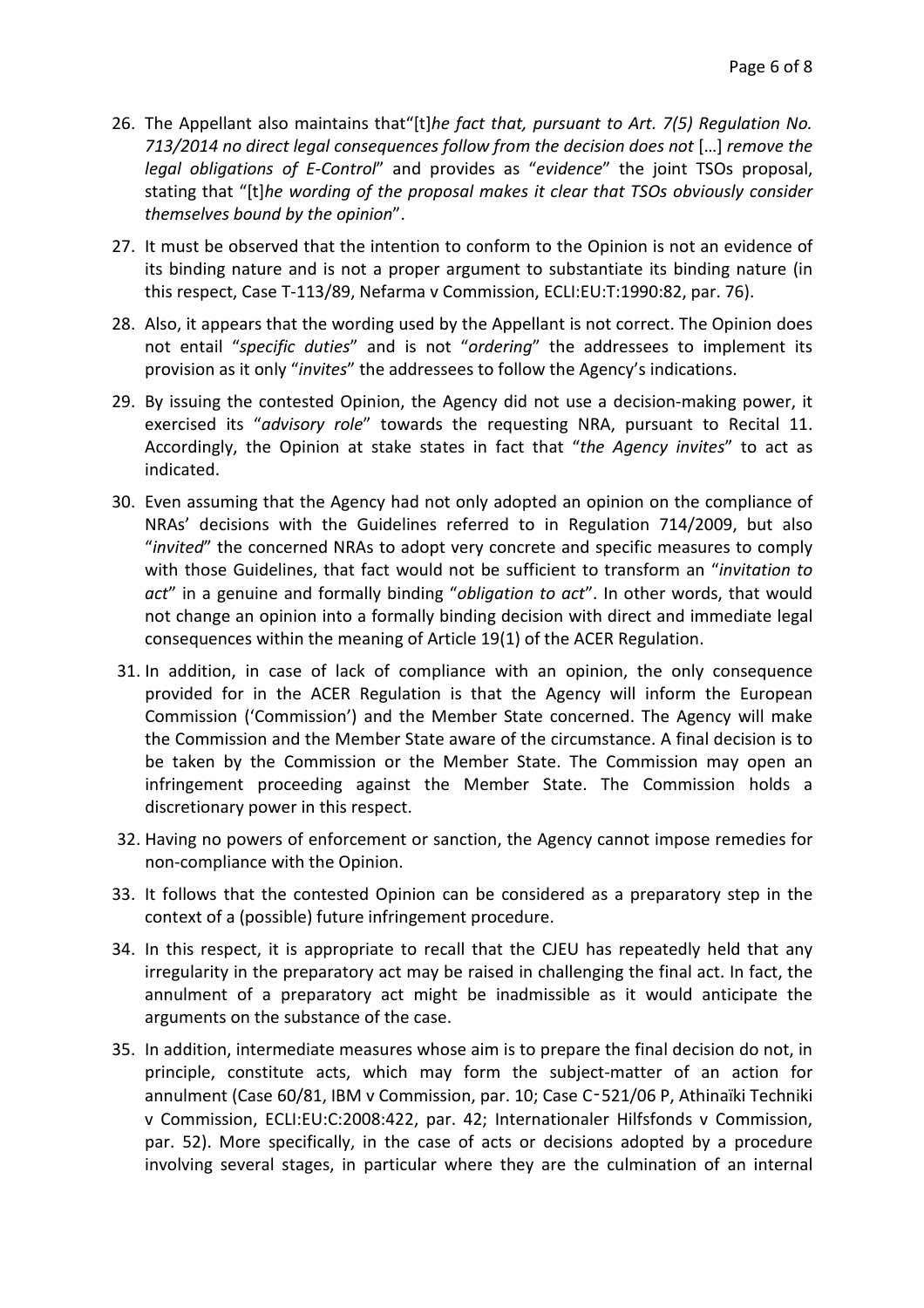procedure, an act is, in principle, open to review only if it is a measure definitively laying down the position of the institution at the end of that procedure, and not a provisional measure intended to pave the way for the final decision (Joined Cases T-391/03 and T-70/04, Yves Franchet and Daniel Byk v Commission, ECLI:EU:T:2006:190, par. 46).

- 36. This applies also when the act in the preparatory phase affects an institution other than the one against which the action for annulment is brought. In this respect, the CJEU has already made it clear that "*the circumstances affecting the legality of a contested measure may be relied upon in support of such an action even if they relate to the conduct of an institution other than the defendant institution*" (Case C-445/00, Austria v Council, ECLI:EU:C:2003:445, par. 33).
- 37. Based on the above, should the Commission decide to open an infringement procedure and refer the concerned Member State before the CJEU, the applicant will have the chance to defend himself and his interests before the CJEU.
- 38. The fact that the contested Opinion specifically invites the addressees to take actions before the end of the four-month period is not indicative of the binding nature of the Opinion. The CJEU held that a reasoned opinion, which gives national governments two months (or less) to comply, is not a measure capable of forming the subject-matter of an action for annulment, as it has the effect only of showing that the addressee is incurring a real risk of seeing the matter brought before the CJEU. In fact, "[t]*he Commission does not deliver a reasoned opinion unless it considers that the Member State in question has failed to fulfil one of its obligations. Moreover, if that State does not comply with the opinion within the period laid down, the Commission may* […] *bring the matter before the Court of Justice in order to obtain a declaration that the Member State has failed to fulfil its obligations.*" However, "*only the Court of Justice has jurisdiction to find that a Member State has failed to fulfil its obligations under* [EU] law", the reasoned opinion "*cannot therefore be regarded as an act which could form the subject-matter of proceedings for annulment*" (Case T‑182/97, Smanor and Others v Commission ECLI:EU:T:1998:32, par. 27-28). The same reasoning applies, *mutatis mutandis*, to the Agency's opinions.
- 39. It follows from all the foregoing that the Opinion, based on matters of fact, is not binding. Indeed no legal effects derive from non-compliance with it, the only consequence being the duty for the Agency to communicate this circumstance to the Commission and the Member State concerned. The Opinion therefore does not fall under the power of review of the Board of Appeal.
- 40. The application must therefore be dismissed as inadmissible for review before the Board of Appeal.
- 41. It follows that it is not necessary nor appropriate for the Board of Appeal to give a ruling on the substantial claims of the present case nor on the applications for leave to intervene and statements in intervention lodged in the case.